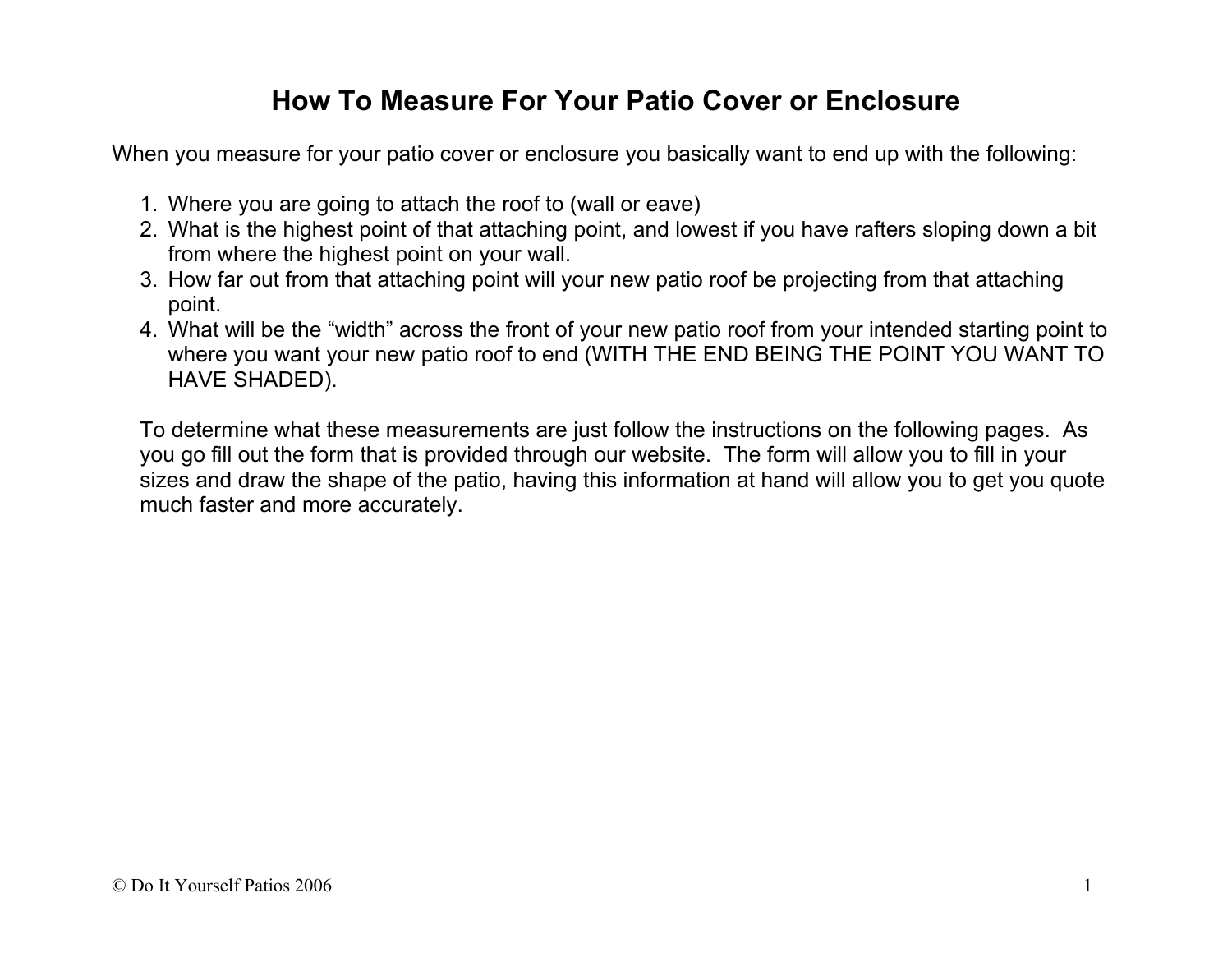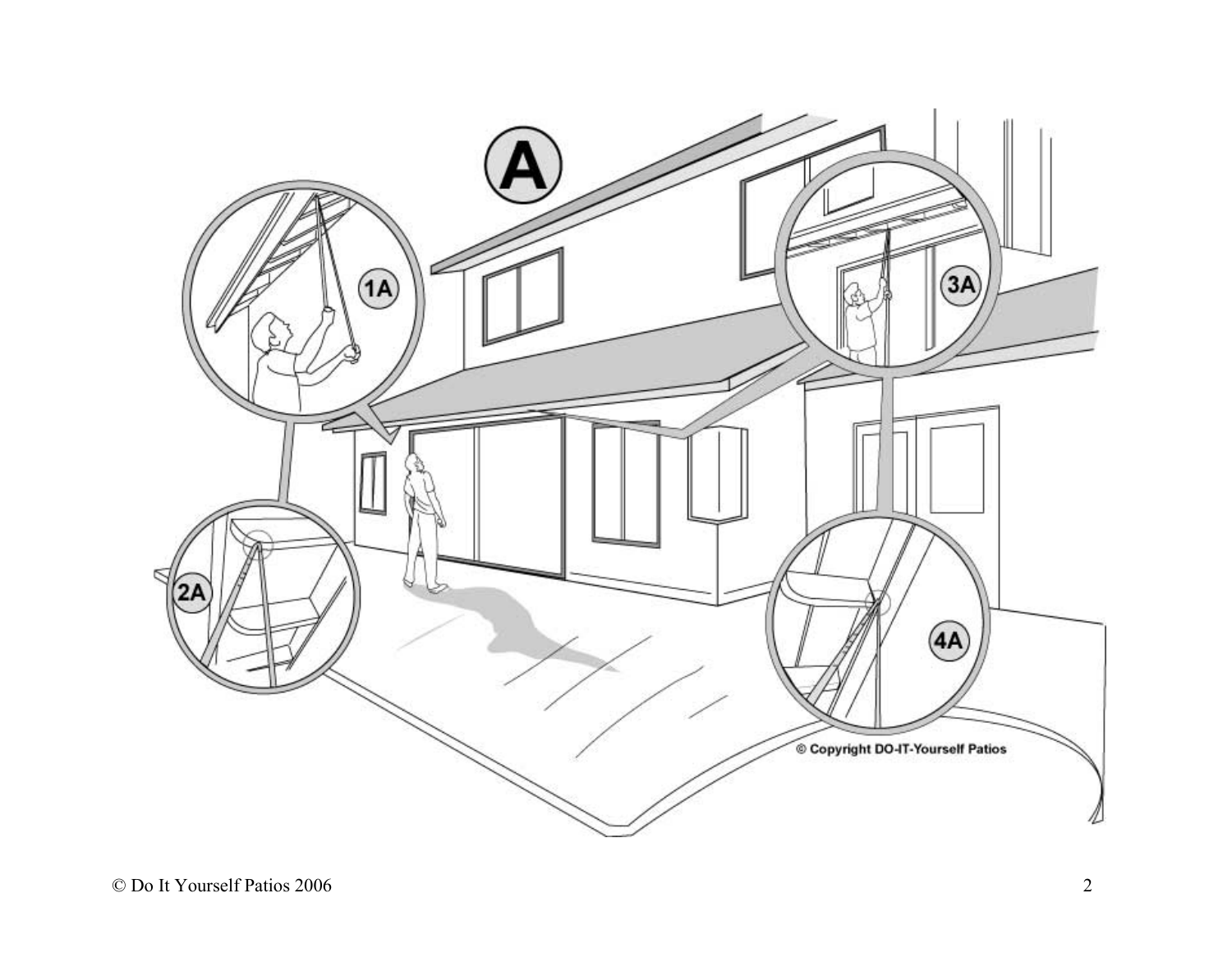### **Page A:**

This page helps you determine what height you will attach your patio cover or insulated roof for your enclosure to the back of your home.

To start your own site check process just stand back and take a good look at the area where you intend to install the product. Regardless if your intended installation area is a one story or two story structures, check for any obstacles that you may need to go around; such as, a chimney or bay window you may have to go around. Keep in mind that this does not create any problems-we just need to know so we can see what the area looks like in case we may have some questions.

#### **1A and 2A:**

Take your rigid steel measuring tape and place the end of it on the slab or deck (or the intended level of your intended slat or deck) and measure up to the LOWEST point of your eve (fascia or soffit).

# **3A and 4A:**

Next place the end of the tape on the same area as before, except run it up against the wall to the highest point of the rafter. (If you attach here, you will have to cut/trim the eaves.) Doing this will give you the attaching height of your new patio cover, which will determine the height of the end.

(Note: This will also give us the information we need to determine your maximum wall height if you are measuring for a patio enclosure)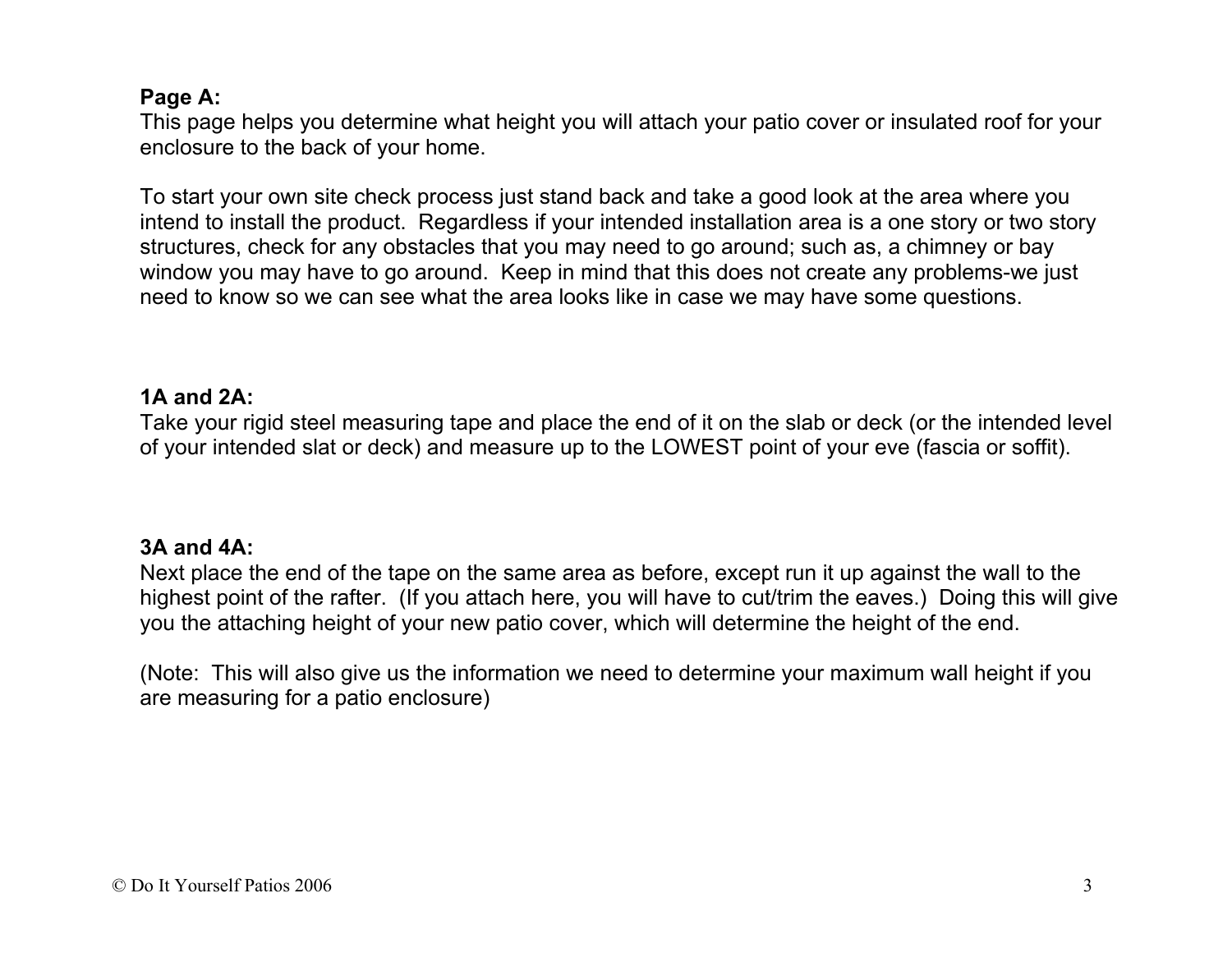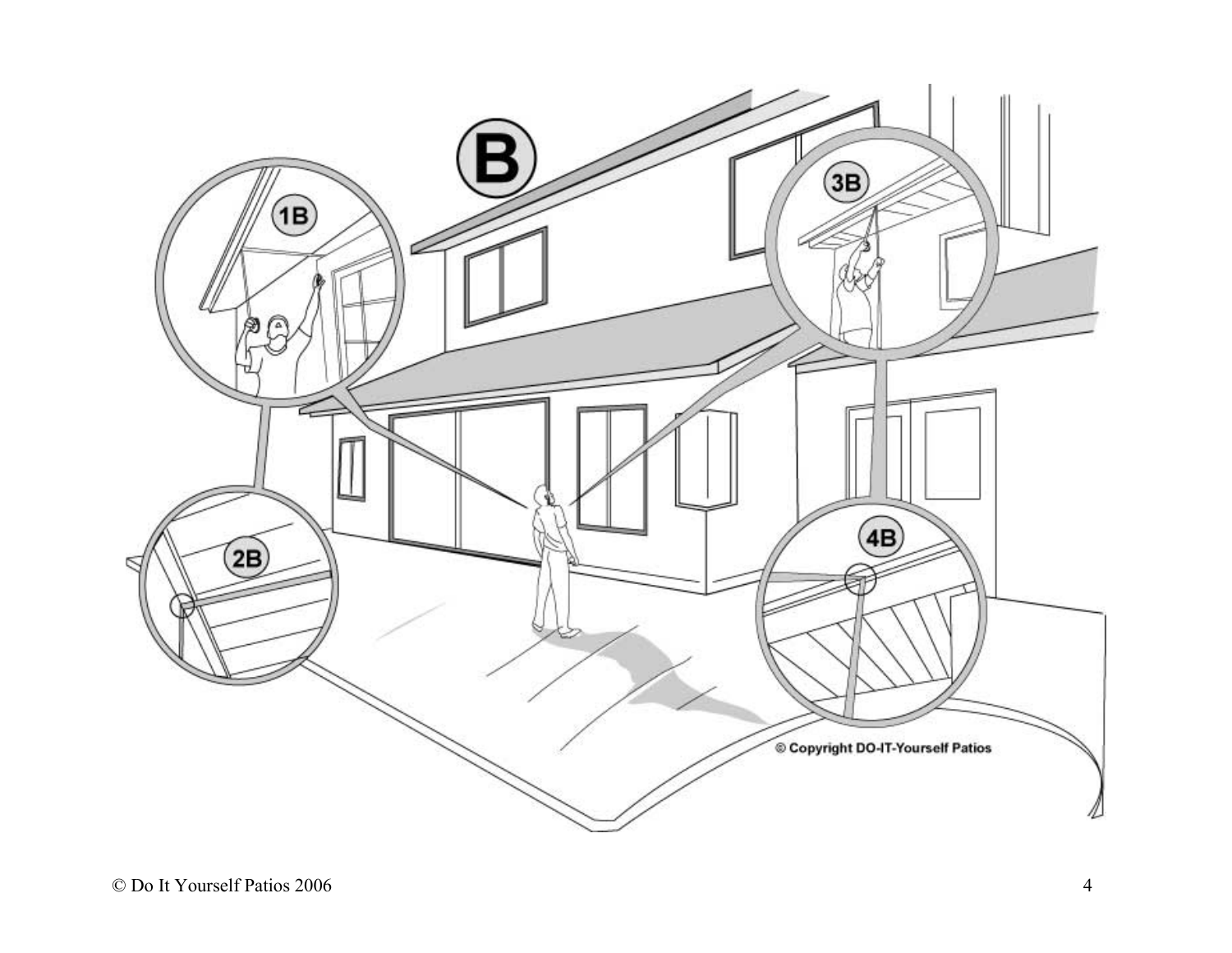### **Page B:**

This page shows you how to determine your attaching height if attaching your cover to an existing eave (fascia board) or soffit.

## **1B & 2B:**

Take your steel tape and from the wall outward to the end. This will give you the measurement you need for your projection so you can use it to compute your actual projection you will need from where it attaches to where your slab or deck ends, or where you want your new patio roof to end.

## **3B & 4B:**

Measure from the top of your slab to the LOWEST point on that fascia or soffit to the top, of your slab or deck and note that measurement. Next you will measure from that slab or deck to determine your HIGHEST point, and note that measurement.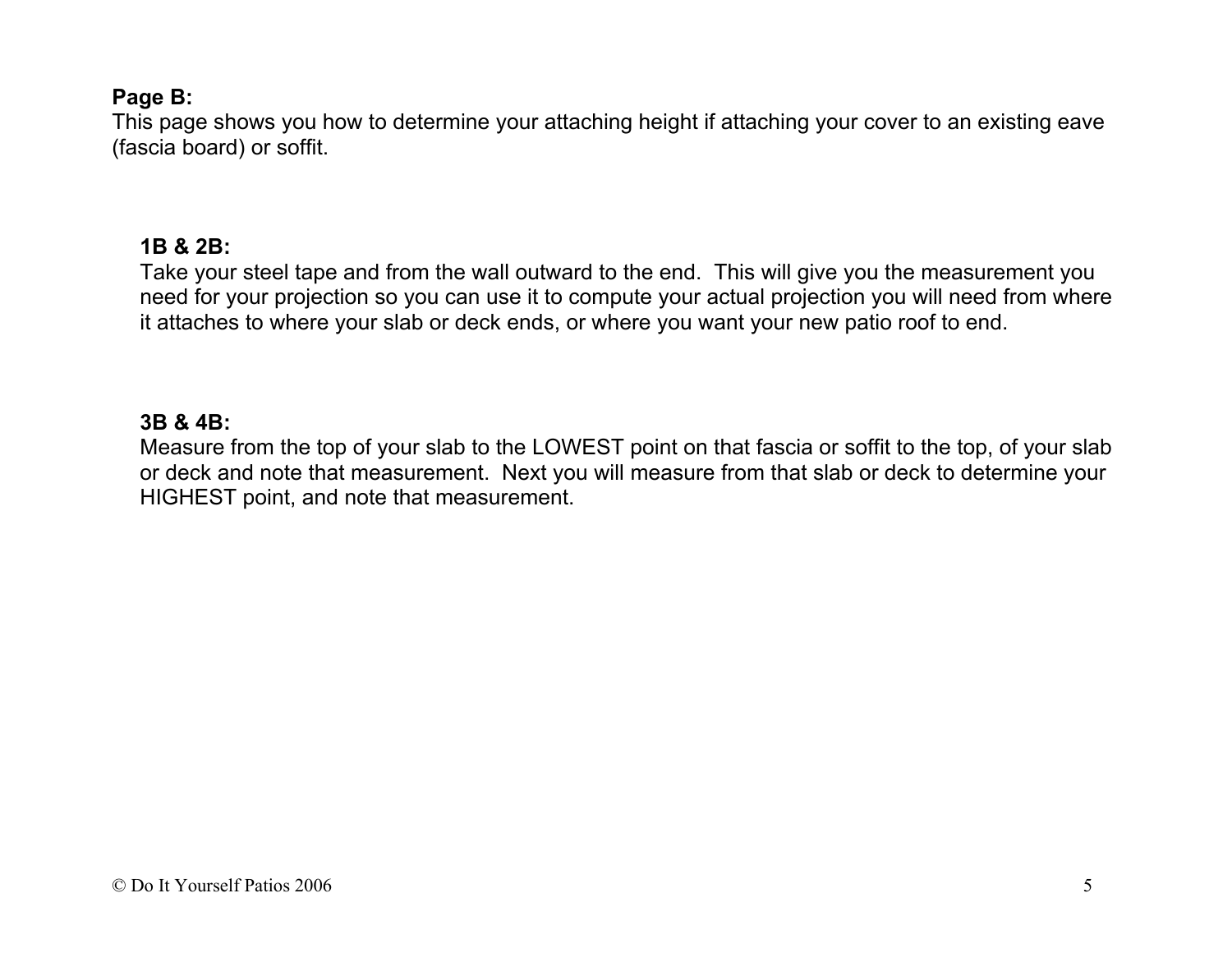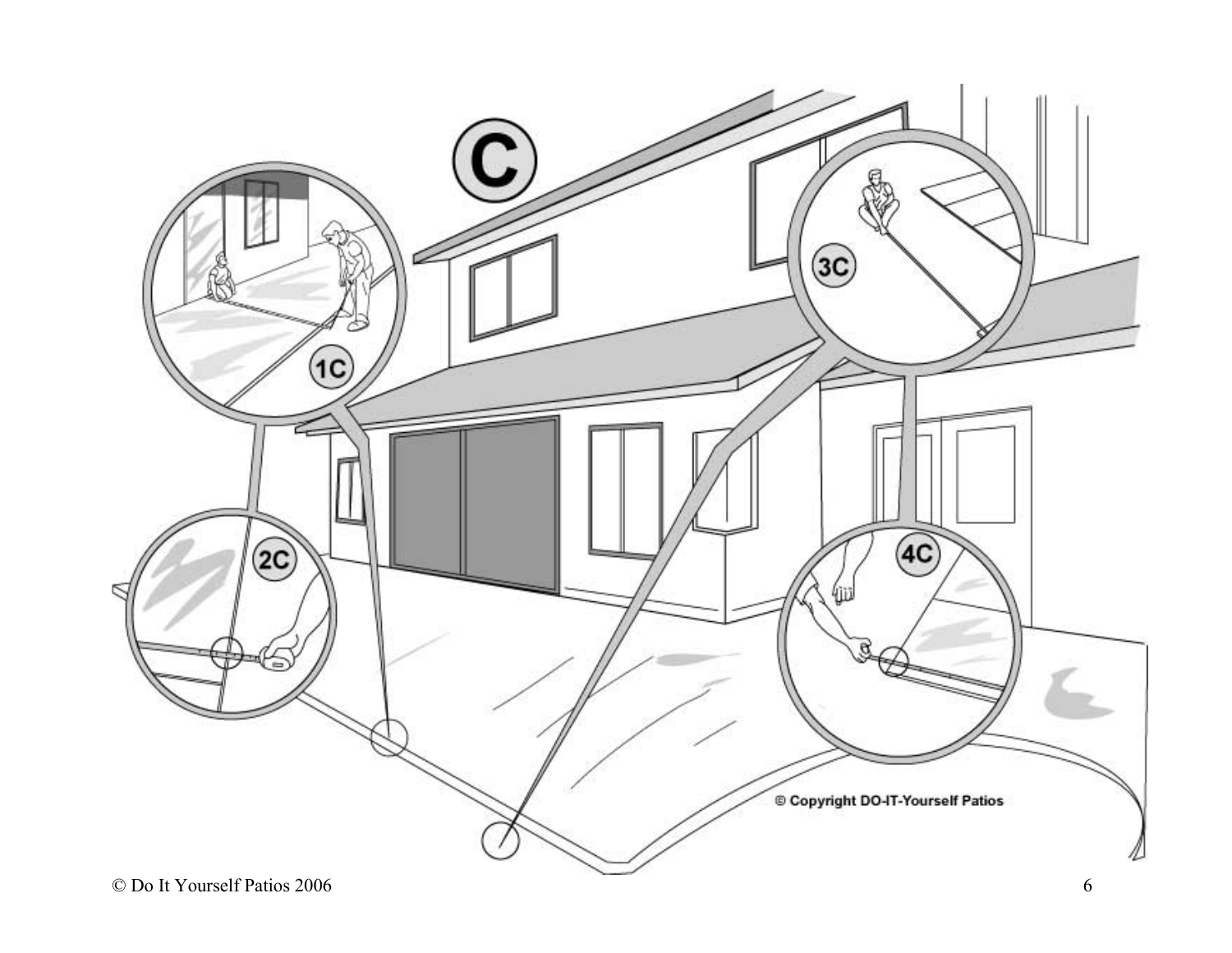### **Page C:**

This page shows how to find how far out from your attaching point it will be to the end of your intended farthest point of your ultimate projection.

# **1C and 2C:**

Measure from the wall of your home outward to the ultimate PROJECTION point you want your new structure to end. Keep in mind, that if you intend this area to be a patio enclosure or sun room, this is where your far wall will end.

When it is a patio enclosure or sun room, insure you add at least one foot extra to the roof for this measurement to allow for an over-hang for the roof system.

(Note: The PROJECTION is the measurement from the house wall or eve attaching point to the outward end of the slab, deck, or point in the dirt you want to covered patio to end (your shaded portion).

## **3C and 4C:**

Next, measure from the right or left side of the slab, deck, or the intended starting point of the slab to determine the WIDTH of your new patio. If the slab or deck needs to be increased in size this will give you those dimensions.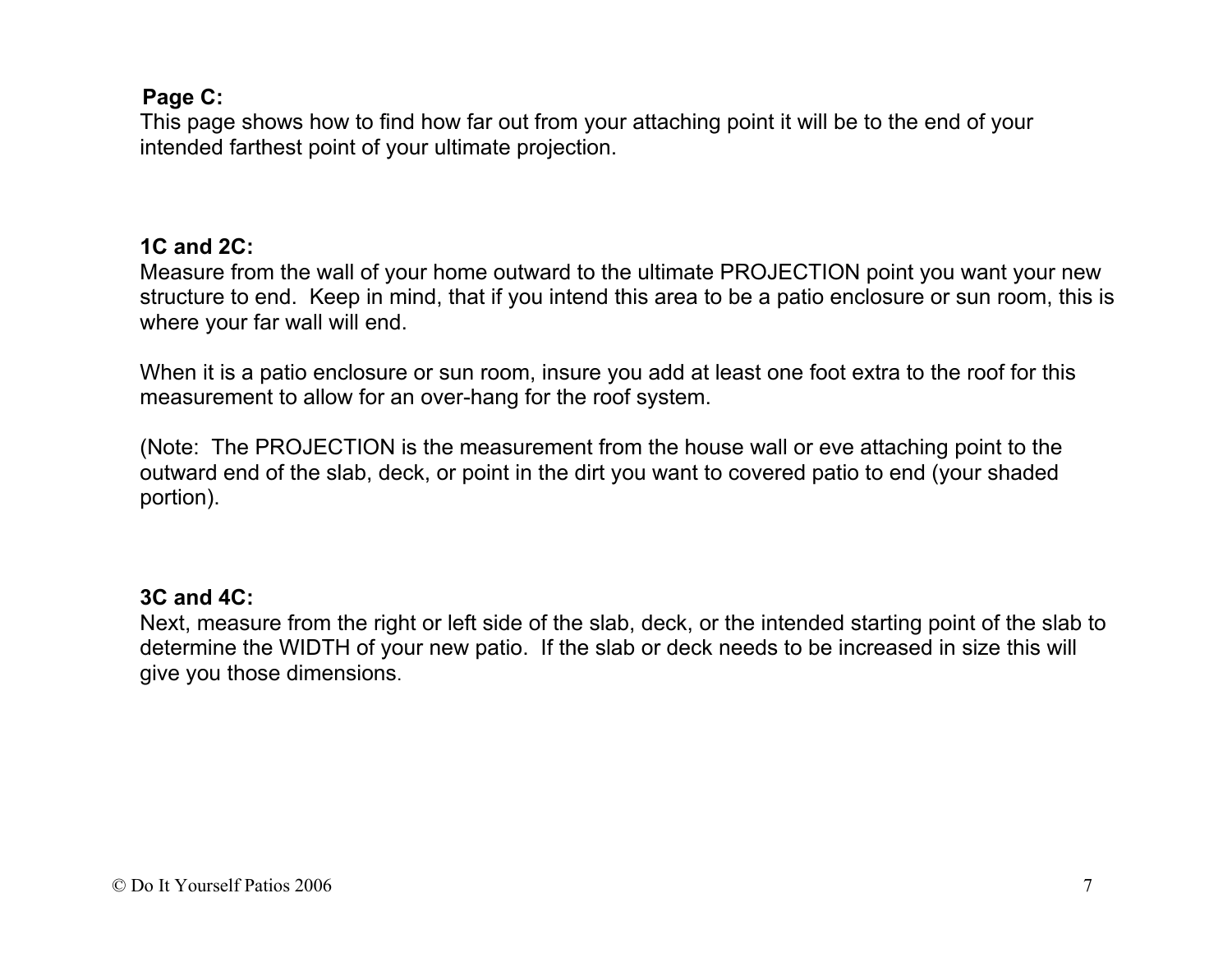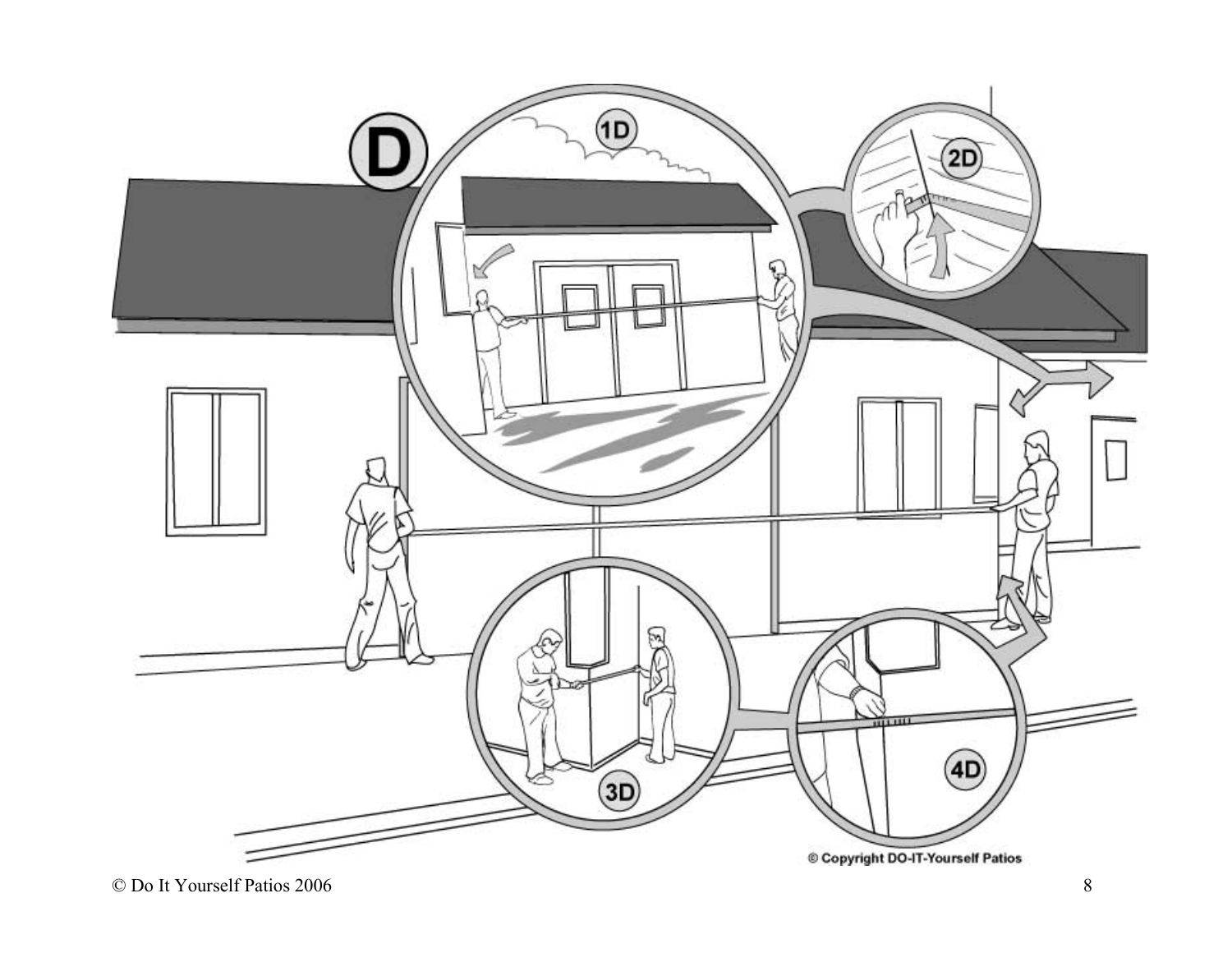## **Page D:**

This page shows you how to measure across the house and adding or subtracting go-around areas, if applicable.

# **1D & 2D:**

If your intended area of installation consists of two or more different projections (ie: your home has an "L" shape your measurements will be different for the projections, for instance, if the overall measurement is, say 15 foot projection by 30 foot width, you might have a portion of it projecting longer or shorter because the wall of your home has an "L" shaped rear wall, or for a bay window protruding out.

#### **3D and 4D:**

If this is the case, and say that "L" shape goes in 5 feet and is ten feet wide, this means you will have two sizes joined as one (no big deal), and those measurements could be the following:

- 1. 15 Foot Projection by 20 Foot Width
- 2. 20 Foot Projection by 10 Foot Width

This will save you money and insure we give you the sizes and the material you need.

Also, if your new patio cover or enclosure is going to be going around or encroaching on a part of your home that is recessed in or out, you need to show that measurement also. You may have two different projections and widths to order. See the illustration.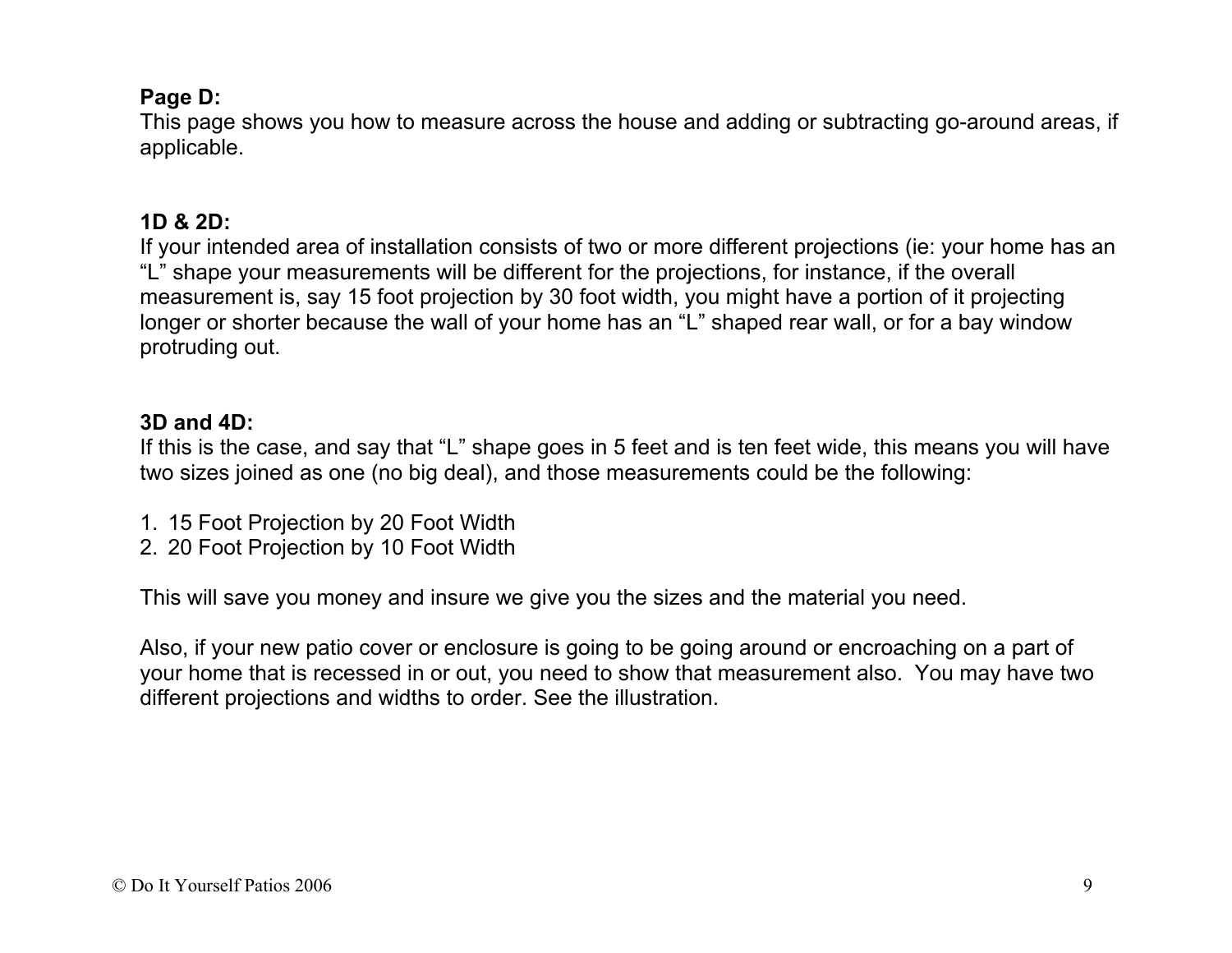